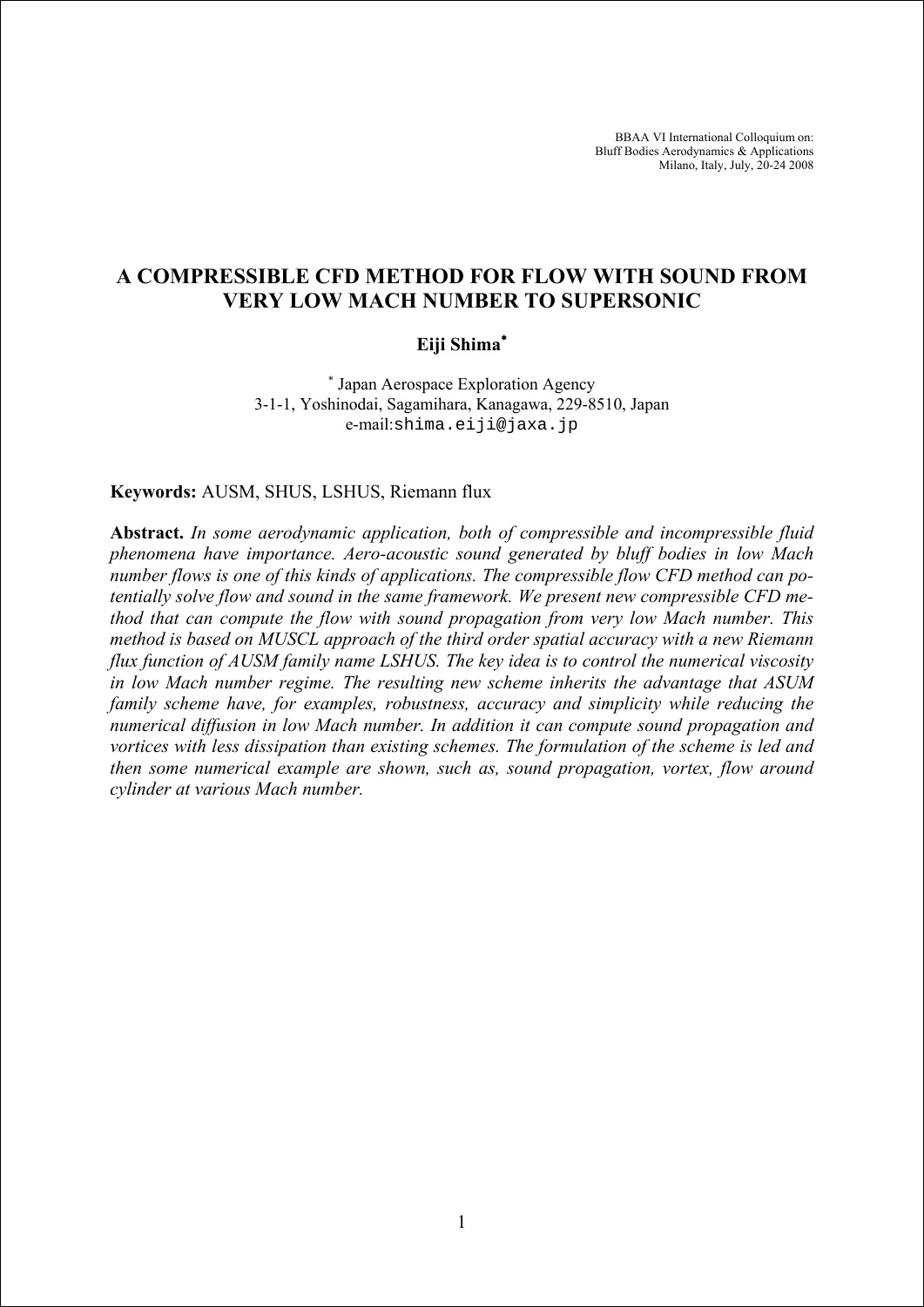### **1 INTRODUCTION**

In some aerodynamic applications, both of the compressible and incompressible effects are important. Aero-acoustic sound generated by bluff bodies in low Mach number flows is one of this kind of applications. Since the incompressible flow CFD method cannot compute sound propagation directly, it must be computed separately from flow computation. It is necessary to use FEM or similar method to compute sound propagation in a complex field and it needs similar computational costs to solve inviscid compressible flow equation when the unsteady computation is required.

On the other hand, the compressible flow CFD method can potentially solve flow and sound in one framework. In order to compute very low Mach number flows, it is known that the preconditioning matrix<sup>[1-3]</sup> method is very effective. This matrix works at two phases in the flow solver. One is the time integral preconditioning and the other is numerical dissipation preconditioning. The former dramatically improve the convergence to the steady states in low Mach number flows. However, it cannot directly treat sound propagation. This is because the preconditioning matrix completely changes sound speed. The latter only controls the numerical dissipation of the scheme within the proper amount in low Mach number flow. Thus it can compute the sound propagation. The preconditioned methods in the latter sense, however, have several defects. Firstly, most of them contain problem dependent parameters. The smaller the parameters are, the less the numerical dissipation becomes. However, the parameters must not be zero in order for stable computations. Therefore user must trade quality between stability. Secondly, the preconditioning methods tends to work as the original unpreconditioned scheme beyond transonic speed regime, thus they have the weak points that the original schemes have, for example the lack of robustness of Roe's flux difference splitting scheme<sup>[4]</sup> in supersonic speed, although Roe scheme is widely recognized as one of the most well known approximate Riemann flux functions. Therefore we have to think about the choice of the Riemann flux functions, since it have much influence on stability, accuracy and efficiency of the method. The Riemann flux function originally gives flux at interface of two different fluid states by exactly solving the Riemann initial value problem. However, it takes much cost to compute exactly and the approximate value is enough for numerical computations. In addition, Riemann solution itself is not needed. Therefore approximate schemes are used more widely, and we call a function as a Riemann flux functions if it gives proper value at the interface. Roe's approximate Riemann flux functions is one of the early developed function of this kind, and have been widely used as basis of compressible CFD algorithm for its relative simplicity, theoretical clearness and accuracy for solving discontinuity such as shock or contact surface. The defects of Roe scheme stated above are widely known too.

In order to overcome such problems, a number of schemes have been proposed. Among them, AUSM (Advection Upstream Splitting Method), originally developed by Liou and Stef $f_{\text{en}}^{[5]}$ , and its variant AUSM-family schemes<sup>[6-8]</sup> are simple, yet accurate and robust for high Mach number flows. Thus they have been widely used as the standard methods of compressible CFD algorithms.

In recent years, there are researches to incorporate the preconditioning matrix method to AUSM-family scheme in order to formulate the all-speed scheme that can compute the flow from very low Mach number to very high Mach number by the same scheme<sup>[9,10]</sup>. However, these schemes lose simplicity in their formulations that the original AUSM has. In addition, these methods lack universal applicability for the practical use, since they need problemdependent parameters specified by the user.

The purpose of this study is to develop an all-speed scheme of AUSM-family in a simpler form without tunable parameters. Firstly, the AUSM-family schemes are briefly described,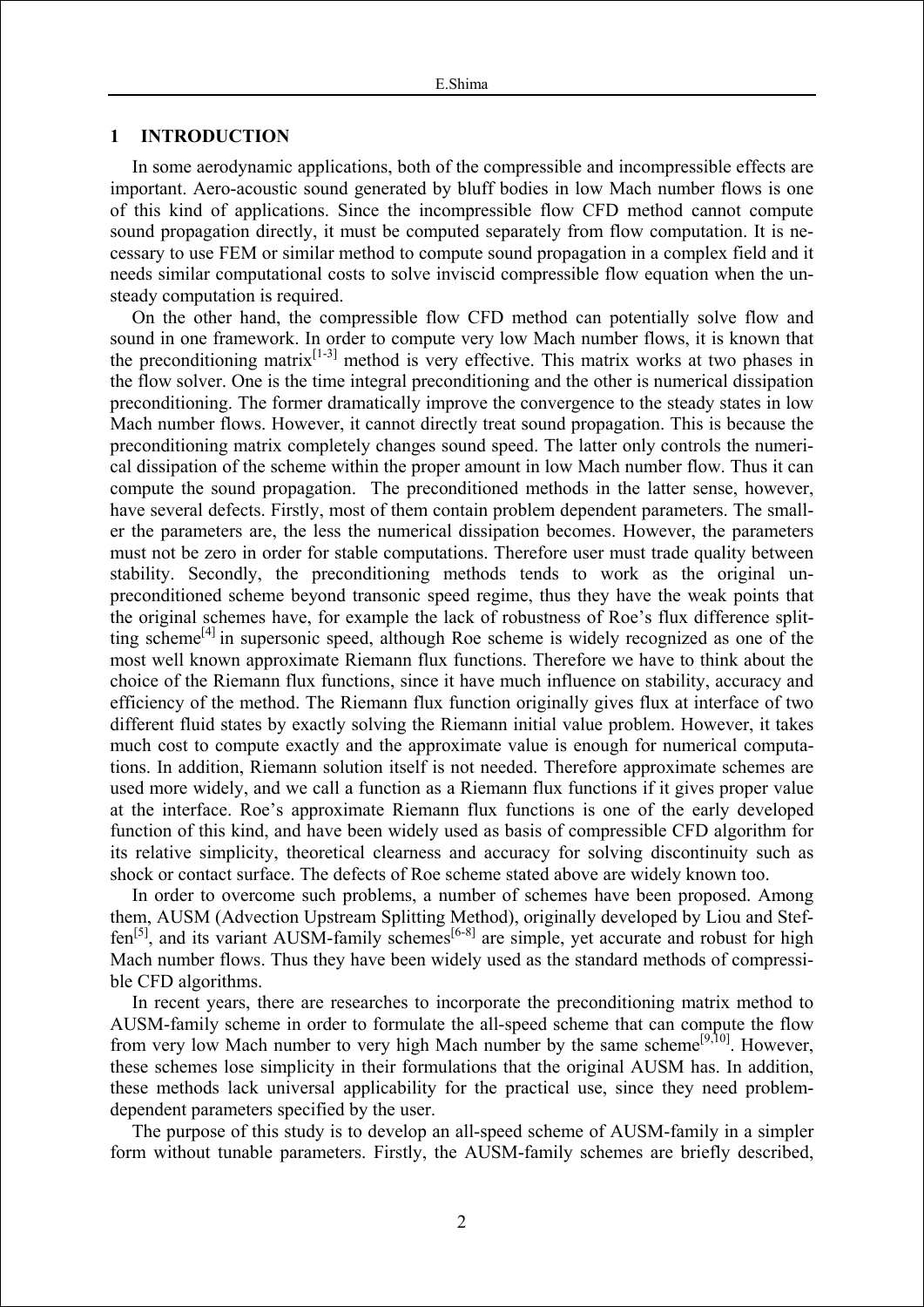and then, the new simple mass flux function and pressure function are introduced , which reduce numerical dissipation in low Mach number regime. Then, a new scheme named LSHUS (Low-dissipation Simple High-resolution Upwind Scheme) is presented. The relationship between the preconditioning methods is also shown. Finally, by comparing with existing methods, its advantages are demonstrated in the flow computations involving fundamental flow features, such as a shock, a vortex, a boundary-layer separation, and sound propagations, in wide-ranging Mach number regime. The simple implicit time integration method which is used in this study is also shown in APPENDIX.

## **2 NUMERICAL SCHEME**

### **2.1 Cell centered finite volume method and MUSCL approach**

The governing equation is Navies-Stokes equation. It is discretized using the general (structured or unstructured) cell centered finite volume method written as follows,

$$
\frac{V_i}{\Delta t_i} \Delta \mathbf{Q}_i + \sum_j (\widetilde{\mathbf{E}}_{i,j} - \widetilde{\mathbf{R}}_{i,j}) s_{i,j} = 0
$$
\n(1)

$$
\mathbf{Q} = (\rho, \rho u, \rho v, \rho w, e)^T
$$
 (2)

$$
\Delta \mathbf{Q}_i = \mathbf{Q}^{n+1}{}_i - \mathbf{Q}^n{}_i \tag{3}
$$

where **Q** is a vector of the conservative variables,  $\tilde{\mathbf{E}}_{i,j}$  and  $\tilde{\mathbf{R}}_{i,j}$  are inviscid and viscous flux vector through the surface of a control volume (computational cell), *si,j* is the area of cell interface,  $V_i$  is the volume of the cell,  $\rho, u, v, w, e$  are density, components of velocity, total energy, respectively. Conservative variables are defined at the center of the computational cell, and whole difference of the numerical scheme in this formulation comes from the definition of fluxes at cell interface.

Since inviscid terms have crucial importance for high Reynolds number flow, only Euler equation is presented for the numerical scheme. Viscous fluxes are computed using second order central difference formula in this study. The inviscid flux can be written as;

$$
\widetilde{\mathbf{E}} = \dot{m}\mathbf{\Phi} + p\mathbf{N} \tag{4}
$$

$$
\mathbf{\Phi} = (1, u, v, w, h)^T, \tag{5}
$$

$$
\mathbf{N} = (0, x_n, y_n, z_n, 0)^T \tag{6}
$$

$$
\dot{m} = \rho(x_n u + y_n v + z_n w) = \rho V_n, \qquad (7)
$$

$$
h = \frac{e + p}{\rho} \tag{8}
$$

$$
p = (\gamma - 1)(e - \frac{\rho}{2}(u^2 + v^2 + w^2))
$$
\n(9)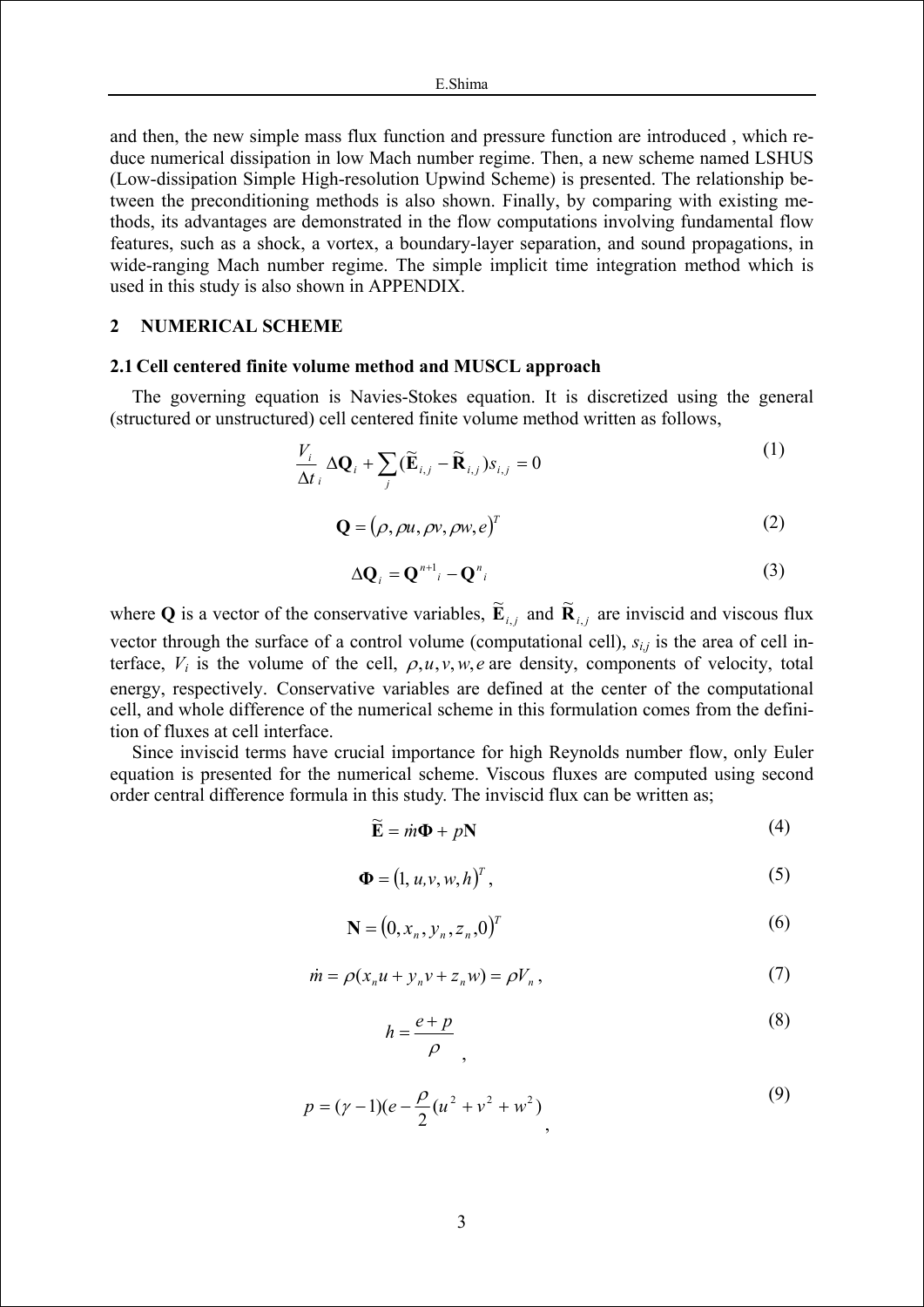where  $p, \gamma, m, x_n, y_n, z_n$  are pressure, specific heat ratio, mass flux, and normal vector of cell face respectively.

The equation is discretized by cell centered finite volume method stated above using the third order MUSCL. In this approach, distributions of primitive variables are reconstructed in each cell and then fluxes are computed by the Riemann flux. For example, this procedure can be written in one dimension as;

$$
\mathbf{U}_{i+1/2}^+ = \mathbf{U}_i + \frac{1}{4} (1+\kappa)(\mathbf{U}_{i+1} - \mathbf{U}_i) + \frac{1}{4} (1-\kappa)(\mathbf{U}_i - \mathbf{U}_{i-1}),
$$
\n(10)

$$
\mathbf{U}_{i+1/2}^{\top} = \mathbf{U}_{i+1} - \frac{1}{4} (1+\kappa) (\mathbf{U}_{i+2} - \mathbf{U}_{i+1}) - \frac{1}{4} (1-\kappa) (\mathbf{U}_{i+1} - \mathbf{U}_{i}), \qquad (11)
$$

$$
\widetilde{\mathbf{F}} = \widetilde{\mathbf{F}}(\mathbf{U}_{i+1/2}^+, \mathbf{U}_{i+1/2}^-), \tag{12}
$$

where  $\mathbf{U}, \widetilde{\mathbf{F}}$  are vectors of primitive variables and Riemann flux function, and  $\kappa = 1/3$  is used, with which the third order accuracy is obtained in one dimensional case. Note that superscripts + and – denote left and right side of the cell interface where the normal vector points from left to right. AUSM-family schemes are adopted in this study as the Riemann flux function. The Riemann flux function of AUSM-family schemes can be written as,;

$$
\widetilde{\mathbf{F}} = \frac{\dot{m} + |\dot{m}|}{2} \mathbf{\Phi}^+ + \frac{\dot{m} - |\dot{m}|}{2} \mathbf{\Phi}^- + \widetilde{p}\mathbf{N}
$$
\n(13)

Note that the mass flux  $\dot{m}$  and the averaged pressure  $\tilde{p}$  are given by proper numerical algorithms. The different definitions of them produce different kind of AUSM family schemes.

### **2.2 Selection of mass flux**

The mass flux of original AUSM is shown below;

$$
\dot{m}_{AUSM} = \frac{\hat{M} + |\hat{M}|}{2} \rho^+ c^+ + \frac{\hat{M} - |\hat{M}|}{2} \rho^- c^-
$$
\n(14)

$$
\hat{M} = \breve{M}^+ + \breve{M}^-, \tag{15}
$$

$$
\widetilde{M}^{\pm} = \begin{cases}\n\pm \frac{1}{4} \left( M^{\pm} \pm 1 \right)^2, & \text{if } \left| M^{\pm} \right| < 1 \\
\frac{M_{\pm} \pm |M_{\pm}|}{2}, & \text{otherwise}\n\end{cases}
$$
\n(16)

where  $M$  denotes Mach number normal to the cell face. The authors proposed<sup>[8]</sup> SHUS (Simple High-resolution Upwind Scheme) in which mass flux of the original AUSM was replaced by that of Roe scheme, and showed that SHUS cured spurious overshoots appeared at a shock front in the case of the original AUSM. The mass flux of SHUS is written as follows.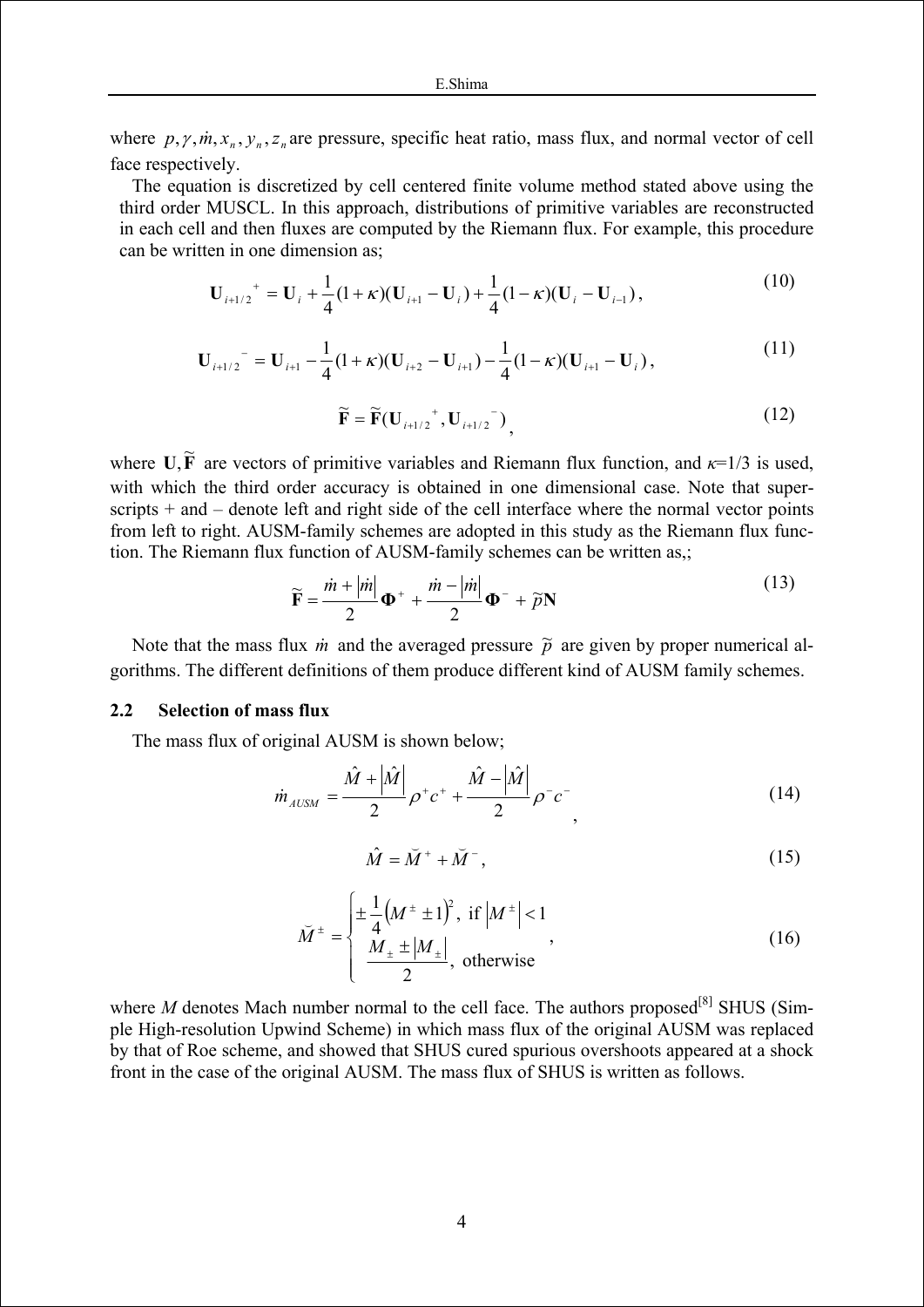$$
\dot{m}_{SHUS} = \frac{1}{2} \{ (\rho V_n)^+ + (\rho V_n)^- - |\overline{V}_n| \Delta \rho
$$
  
\n
$$
- \frac{|\overline{M} + 1| - |\overline{M} - 1|}{2} \overline{\rho} \Delta V_n - \frac{|\overline{M} + 1| + |\overline{M} - 1| - 2|\overline{M}|}{2\overline{c}} \Delta p \}
$$
\n
$$
\Delta q = q^- - q^+
$$
\n(17)

where  $\bigcap$  stands for arithmetic averages of both sides (this holds also in the rest of the paper). The formulation of SHUS might look more complex than that of AUSM, however, computational cost indeed slightly less since no "if" statement is contained in the coding.

AUSM+[5], that is revised version of AUSM, overcomes the overshoot for the grid aligned shock, however, there still remains problem for the non-grid aligned one. On the other hand SHUS has no such problems. The noticeable difference between SHUS and AUSM/AUSM<sup>+</sup> in their formulation is the term of pressure difference in mass flux shown at  $4<sup>th</sup>$  term in the right-hand side of Eq.(17). As pointed out by  $Liou<sup>[11]</sup>$ , this term tends to cause the carbuncle phenomena in some hypersonic flows. However, SHUS is still more stable than Roe scheme. Note that such phenomena only appear at strong shock wave, thus the care is not needed for the flows under transonic speed. It is reported in the recent literatures that similar pressure difference term included in mass flux augments stability at very low Mach number. For example, schemes shown in Ref.[7] and Ref.[12] contain that term with adjustable coefficients. On the other hand the term in SHUS is derived from correct upwind mass flux for linearized Euler equation, i.e. from Roe scheme. Therefore this term is more rigorously derived. Thus the mass flux of SHUS is adopted in this study.

#### **2.3 Controlling numerical viscosity at low Mach number**

Since a Riemann flux function is essentially a first order upwind scheme, it contains numerical viscosity proportional to local characteristic speed. However, this fact is not apparent from the formulation of AUSM family schemes. We will show they also have that common nature in their pressure term inheriting from van Leer's flux vector splitting scheme<sup>[13]</sup>. The pressure term of AUSM-family scheme is written as,

$$
\widetilde{p} = \beta^+ p^+ + \beta^- p^- \tag{18}
$$

$$
\beta^{\pm} = \begin{cases} \frac{1}{4} (2 \mp M^{\pm})(M^{\pm} \pm 1)^{2}, |M^{\pm}| < 1\\ \frac{1}{2} (1 + sign(\pm M^{\pm})) , \text{otherwise} \end{cases}
$$
(19)

This is rewritten exactly  $as^{[9]}$ .

$$
\widetilde{p} = \frac{p^+ + p^-}{2} + \frac{\beta_+ - \beta_-}{2} (p^+ - p^-) + (\beta_+ + \beta_- - 1) \frac{p^+ + p^-}{2}
$$
\n(20)

In low Mach number flow, by neglecting higher order term, the last term approaches to;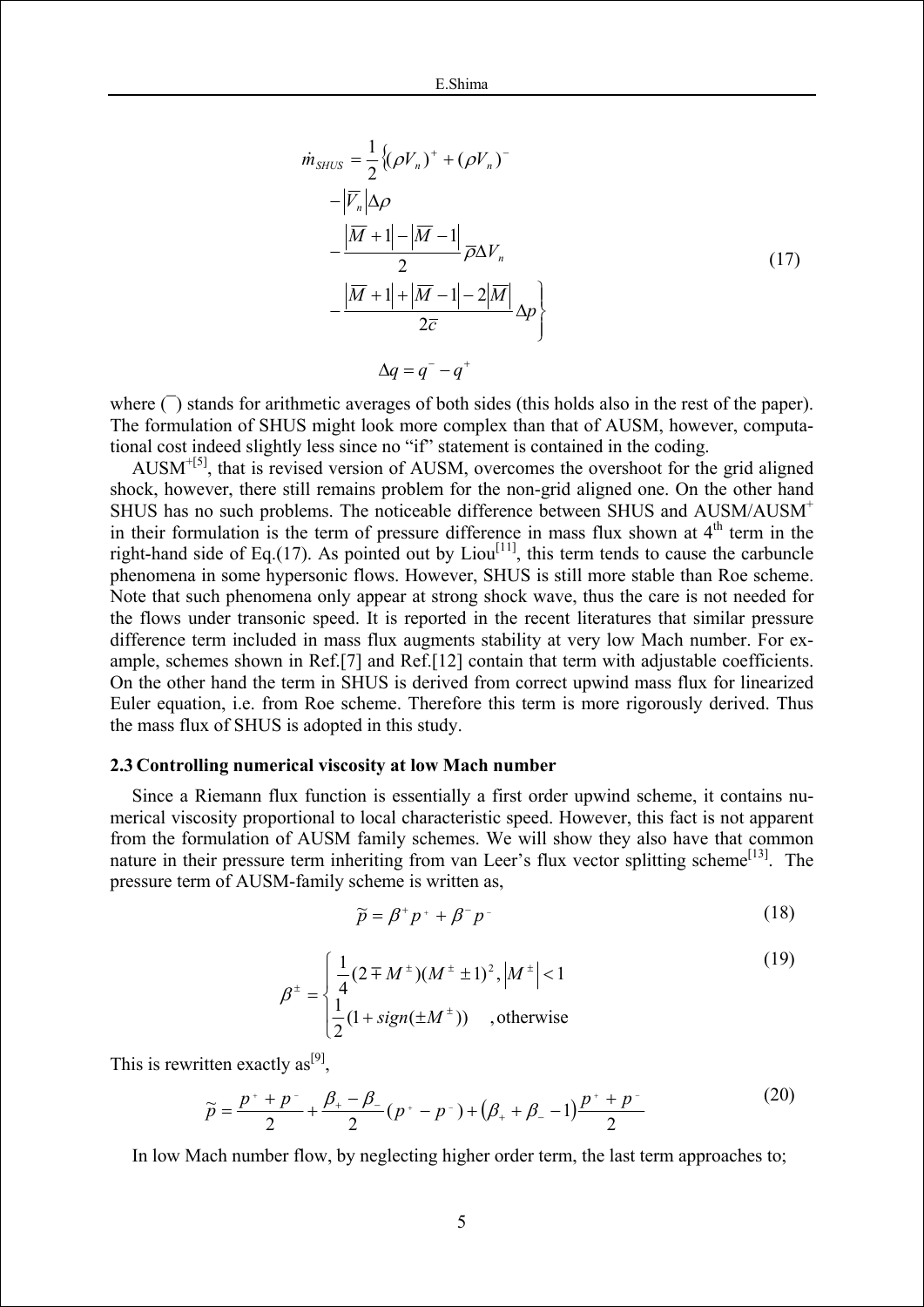$$
(\beta_+ + \beta_- - 1)\frac{p^+ + p^-}{2} \Rightarrow \frac{3}{4\gamma} \frac{\rho^+ + \rho^-}{2} \overline{c} (V_n^- - V_n^-), \tag{21}
$$

where slightly different definition of  $\bar{c}$  from other part of this paper shown below is used;

$$
\overline{c} = \sqrt{\gamma \frac{p^+ + p^-}{\rho^+ + \rho^-}},\tag{22}
$$

Thus this term behaves as numerical viscosity. Scaling the numerical viscosity to the proper amount can be achieved by multiplying the non-dimensional coefficient that is proportional to Mach number in low Mach number regime. The coefficient must approach to unity at transonic speed to maintain stability. The simplest but effective form is written as,

$$
\widetilde{p} = \frac{p^+ + p^-}{2} + \frac{\beta^+ - \beta^-}{2} (p^+ - p^-) + \min(1, \max(M^+, M^-)) (\beta_+ + \beta_- - 1) \frac{p^+ + p^-}{2}
$$
(23)  

$$
\widehat{M} = \frac{\sqrt{u^2 + v^2 + w^2}}{c}
$$
(24)

Combining the mass flux defined by Eq.(17) and the pressure term defined above, the new Riemann flux LSHUS (Low-dissipation SHUS) is formulated. Since the difference between LSHUS and SHUS is only the modification in Eq.(23), the increase of computational cost is negligible. Note that LSHUS behaves exactly the same as SHUS in supersonic flow. Therefore it keeps robustness when proper limiter is used in MUSCL. Although they are not shown in this paper, LSHUS gives identical results with Roe and SHUS for the standard shock tube problems. The benefits and the performance of LSHUS are shown by computational results in Section 3.

### **2.4 Relationship to preconditioning**

The present study is similar to the preconditioning matrix method $[1-3]$  in the sense that it makes possible to use the compressible flow CFD method for very low mach number flows. The preconditioning matrix works in two phase in preconditioned flow solvers. Firstly, the matrix works on the time integration. The preconditioned Navier-Stokes equation written in the finite volume form is;

$$
\Gamma \frac{V_i}{\Delta t_i} \Delta \mathbf{Q}_i + \sum_j (\widetilde{\mathbf{E}}_{i,j} - \widetilde{\mathbf{R}}_{i,j}) s_{i,j} = 0, \qquad (25)
$$

where  $\Gamma$  is the preconditioning matrix. This affects only the time dependent behavior, thus the converged solution is independent of Γ. This modification makes compressible flow solvers converge significantly fast to the steady states for very low Mach number flows and is quite effective with LSHUS too. The convergence of the drag of the circular cylinder in inviscid flow at Mach 0.001 is shown in Fig.1 for comparison. As shown in the figure, LSHUS combined with the preconditioning gives the converged value in some hundreds steps, on the other hand, un-preconditioning one does not even after 10 thousands of steps.

Secondary, the numerical dissipation of the scheme should be scaled by the preconditioning matrix in order to ensure stable computation with the preconditioning on time integration. The example for Roe scheme is shown below. The numerical flux of original Roe scheme is written as: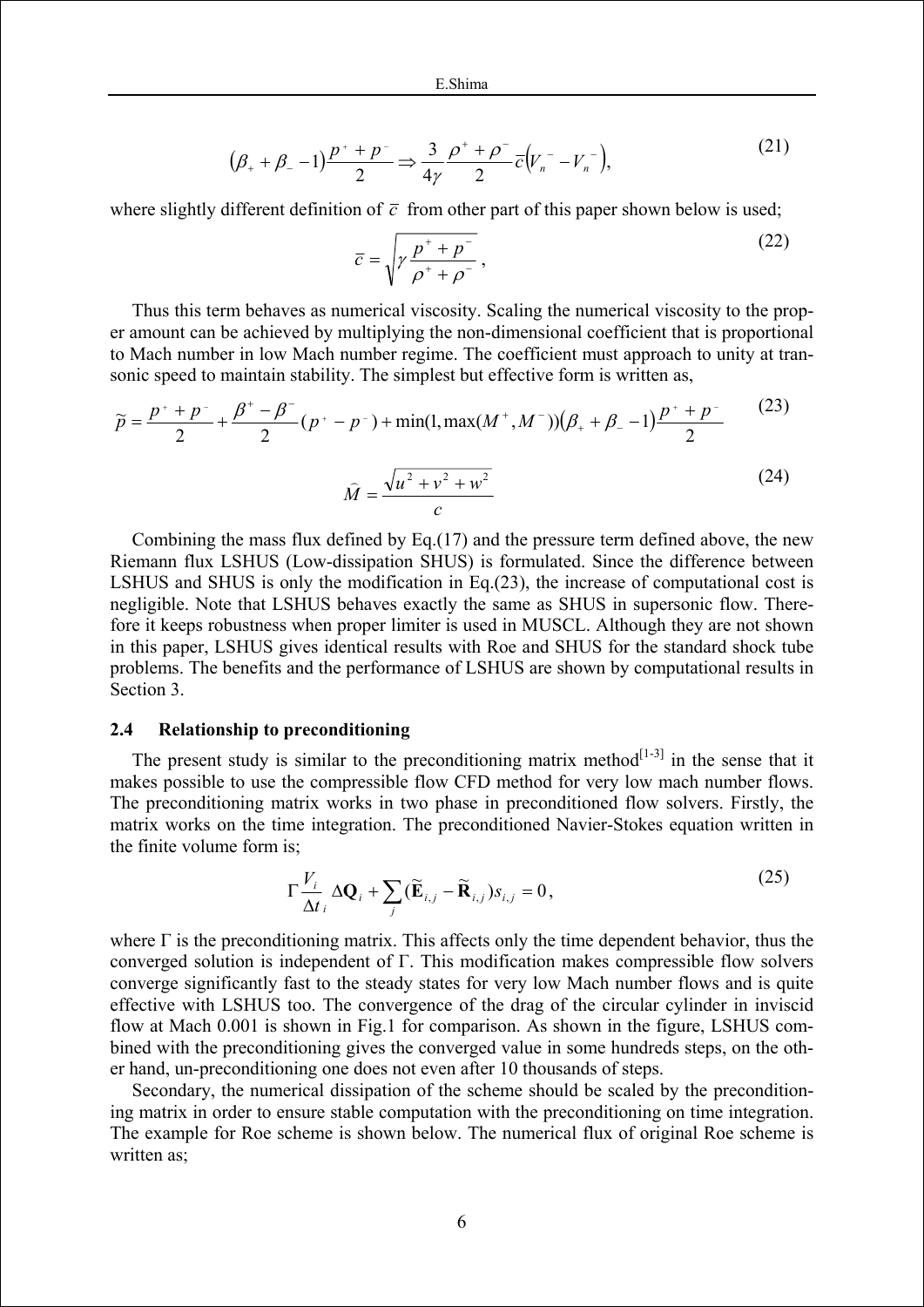$$
\widetilde{\mathbf{F}} = \frac{1}{2} \left\{ \widetilde{\mathbf{E}}^+ + \widetilde{\mathbf{E}}^- - |\mathbf{A}| (\mathbf{Q}^- - \mathbf{Q}^-) \right\}
$$
\n(26)

where  $|A|$  is the Jacobian matrix of inviscid flux whose eigenvalues are replaced by the absolute value of them. Preconditioned Roe scheme is defined by;

$$
\widetilde{\mathbf{F}} = \frac{1}{2} \left\{ \widetilde{\mathbf{E}}^+ + \widetilde{\mathbf{E}}^- - \left| \Gamma^{-1} \mathbf{A} \right| \left( \mathbf{Q}^- - \mathbf{Q}^- \right) \right\}
$$
(27)

This modification of flux reduces numerical dissipation in low Mach number regime, thus affects the converged solution. LSHUS has low dissipation nature by itself, therefore it need not the help from Γ for dissipation control. LSHUS has no problem depending parameter that is indispensable in the numerical viscosity preconditioning. Moreover LSHUS is more robust than the preconditioning Roe scheme. Because LSHUS scheme approaches to SHUS in high Mach number, which is more robust than Roe scheme, while the latter approached to Roe scheme.



Figure 4. Convergence histories of computed drag coefficient of a cylinder in inviscid flow at  $M_{\infty}$ =0.001.

## **3 NUMERICAL RESULTS**

A series of test results are presented in the following: Firstly, low dissipative nature of scheme is shown by the drag estimation of circular cylinder in various Mach number flows, then very low speed flow computations including vortices, sound propagation and aeroacoustic simulations are demonstrated, followed by hypersonic flow past a cylinder. The third-order MUSCL without limiter is employed along with implicit time integrations in these computations,[14] if not mentioned otherwise. The implicit time integration method is also shown in APPENDIX.

#### **3.1 D'Alemdert's paradox**

It is known as D'Alemdert's paradox that the two dimensional object in inviscid subsonic flow has no aerodynamic drag. Therefore the drag calculated numerically gives an indication of an error of the scheme. The drag coefficients of a circular cylinder in inviscid flow at sev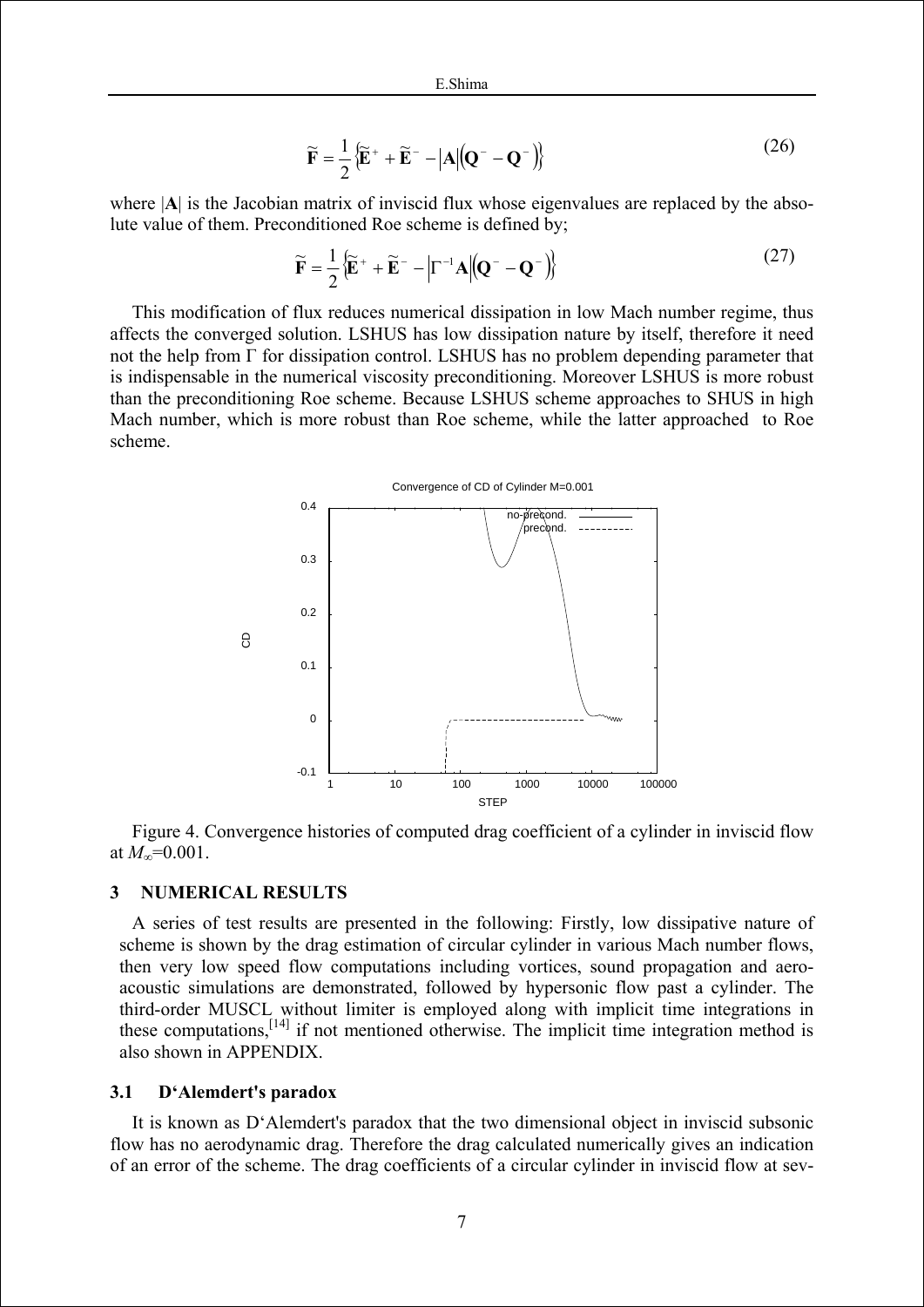eral Mach numbers are shown in Fig.(2). Excessive numerical dissipation in Roe scheme and AUSM produce huge error at very low Mach number. On the other hand that of LSHUS gives much lower and almost constant value.



Figure 2: Drag of cylinder in inviscid flow. Cd vs. Mach(left) and Cp contour at Mach=0.01(right)

### **3.2 Rankine vortex**

A static Rankine vortrex, of which radius is twice as large as grid size and peak Mach number is 0.01, is computed by several methods. As shown in Fig.(3,4), results by Roe scheme and AUSM are smeared, on the other hand that of LSHUS almost keeps the initial shape.



Figure 3: Cp(left) and velocity distribution(right) of a Rankine vortex after 1000 step.



Figure 4: Pressure contour of a Rankine vortex after 1000 step. LSHUS(left) and Roe(right)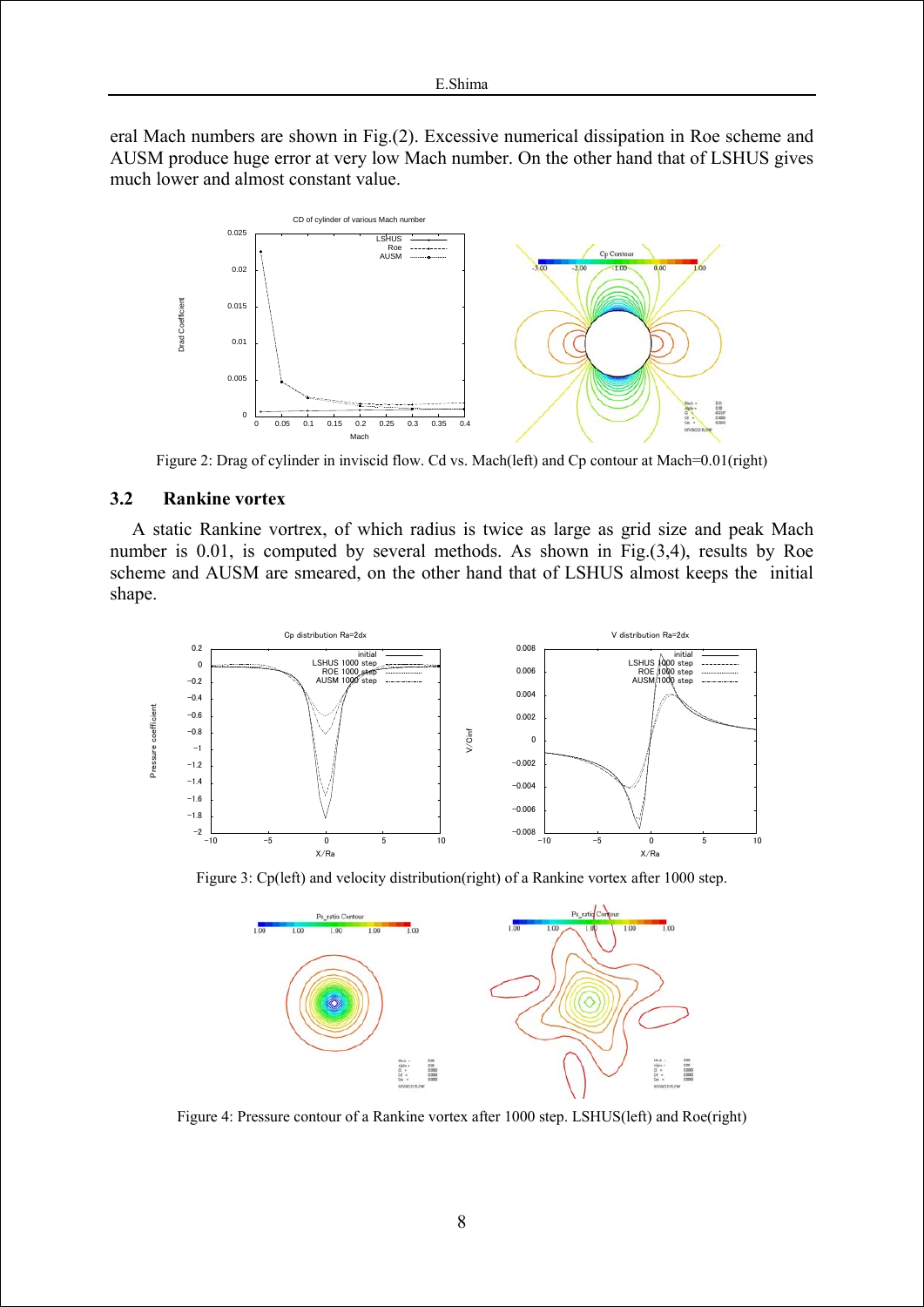# **3.3 1D sound propagation**

 As the present scheme is based on the compressible flow equation, the sound propagation can be computed directly (Fig.(5)). LSHUS is less dissipative than Roe scheme.



Figure 5: Velocity of one dimensional sound propagation. LSHUS(left) and Roe(right).

# **3.4 Sound wave generated by Karman vortices**

As shown earlier, LSHUS has better accuracy in aerodynamics and sound propagation analysis, thus it is expected to have better accuracy in aero-acoustic problem. LSHUS captures fine vortices more sharply and higher frequency pressure fluctuation.(Fig.(6))



Figure 6: Cp contour by LSHUS(left), Roe(center) and Cp history of the side point at two radius distance from the center. M=0.01.

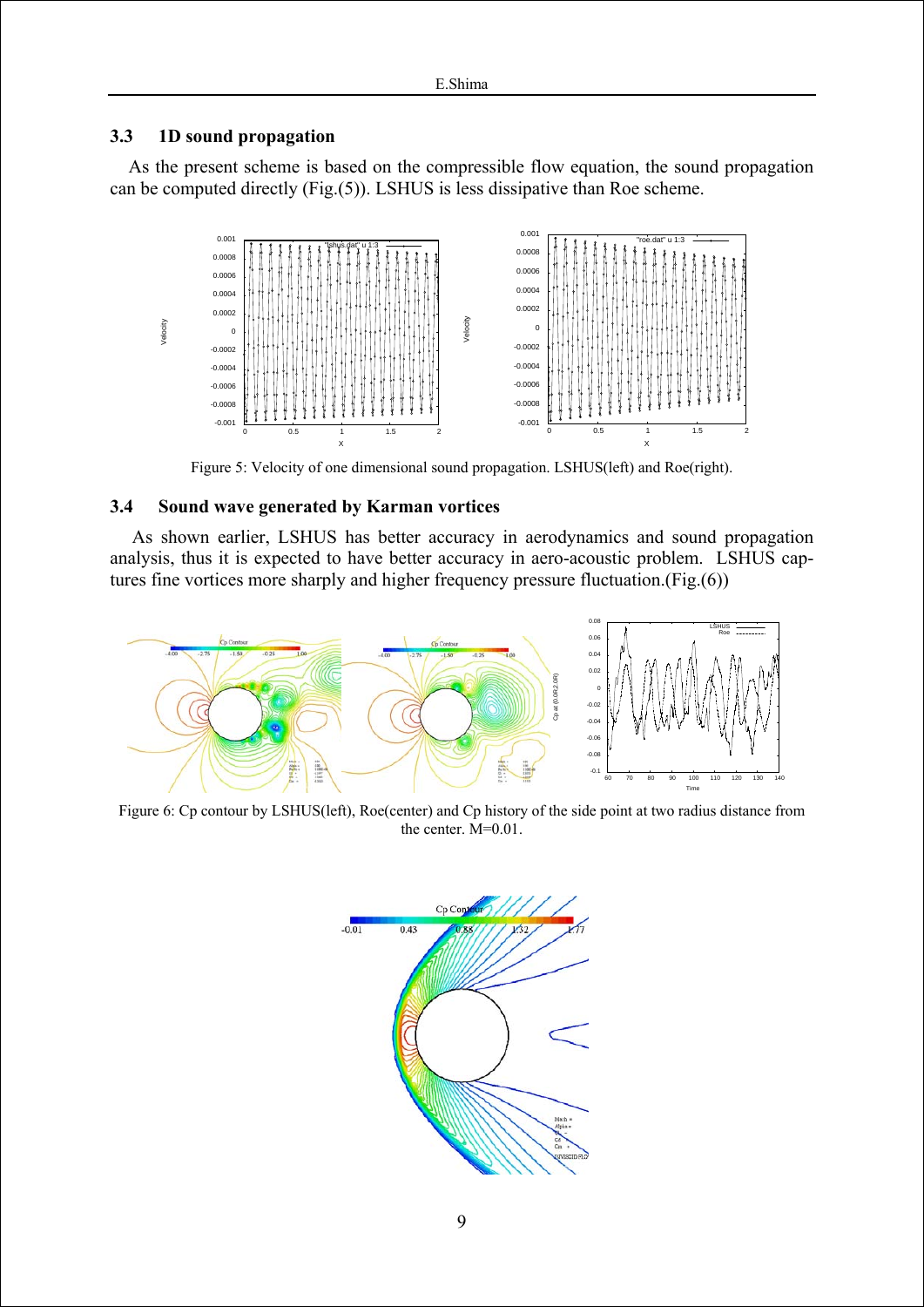Figure 7: Cp contour of inviscid flow at Mach 10 past a cylinder

## **3.5 Inviscid hypersonic flow past a cylinder**

AUSM family schemes are originally developed seeking the robust algorism at high Mach number regime. SHUS and LSHUS inherit that nature. As shown in Fig.(7), the flow at Mach 10 past a cylinder can be computed easily. Chakravarthy-Osher type MUSCL reconstruction with slope limiter $\left[15\right]$  is used in this computation. Note that the scheme is conservative, thus shock position and strength are correctly captured. Although the stable treatment for such shock and expansion is not necessary for low Mach number flow, the robustness ensures stability at low Mach number flows.

# **4 CONCLUSIONS**

- Formulation of new Riemann flux function named LSHUS and results of test computations are shown.
- LSHUS is based on AUSM and inherits favorable natures, such as low dissipation for boundary layer, simplicity and robustness.
- Excessive numerical dissipation in low Mach number regime is reduced in the proper level by modifying the pressure term of AUSM family scheme.
- Although LSHUS does not employ the concept of the preconditioning matrix method, the combined use with the time integral preconditioning method is quite effective to accelerate convergence to the steady state in low Mach number regime.
- It is shown by numerical examples that the new scheme combined with proper time integration method can compute the flow from very low Mach to very high Mach number with keeping crisp capturing nature for vortex and shock.
- LSHUS can compute very low Mach number flow and sound propagation at the same time. Moreover LSHUS is less dissipative in the propagation of sound than the standard compressible method. Thus LSHUS is suitable for example, to computation of aeroacoustic sound generated by the bluff body.

## **ACKNOLEDGEMENTS**

The author thanks to Dr.Shimizu of JAXA for reviewing this manuscript.

# **APPENDIX: MFGS IMPLICIT SCHEME**

As the difference of characteristic speeds becomes huge in low Mach number flows, numerical time step must be very small due to C.F.L condition, when the explicit time integration is used. Thus implicit time integration methods are low Mach number flows. A simple but effective implicit scheme is presented in this section.

The summation of the inviscid numerical flux with the viscous flux around the computational cell forms the right hand side (explicit residual) of implicit algorithm. The implicit algorithm is written as follows for a cell "i" in general finite volume formulation,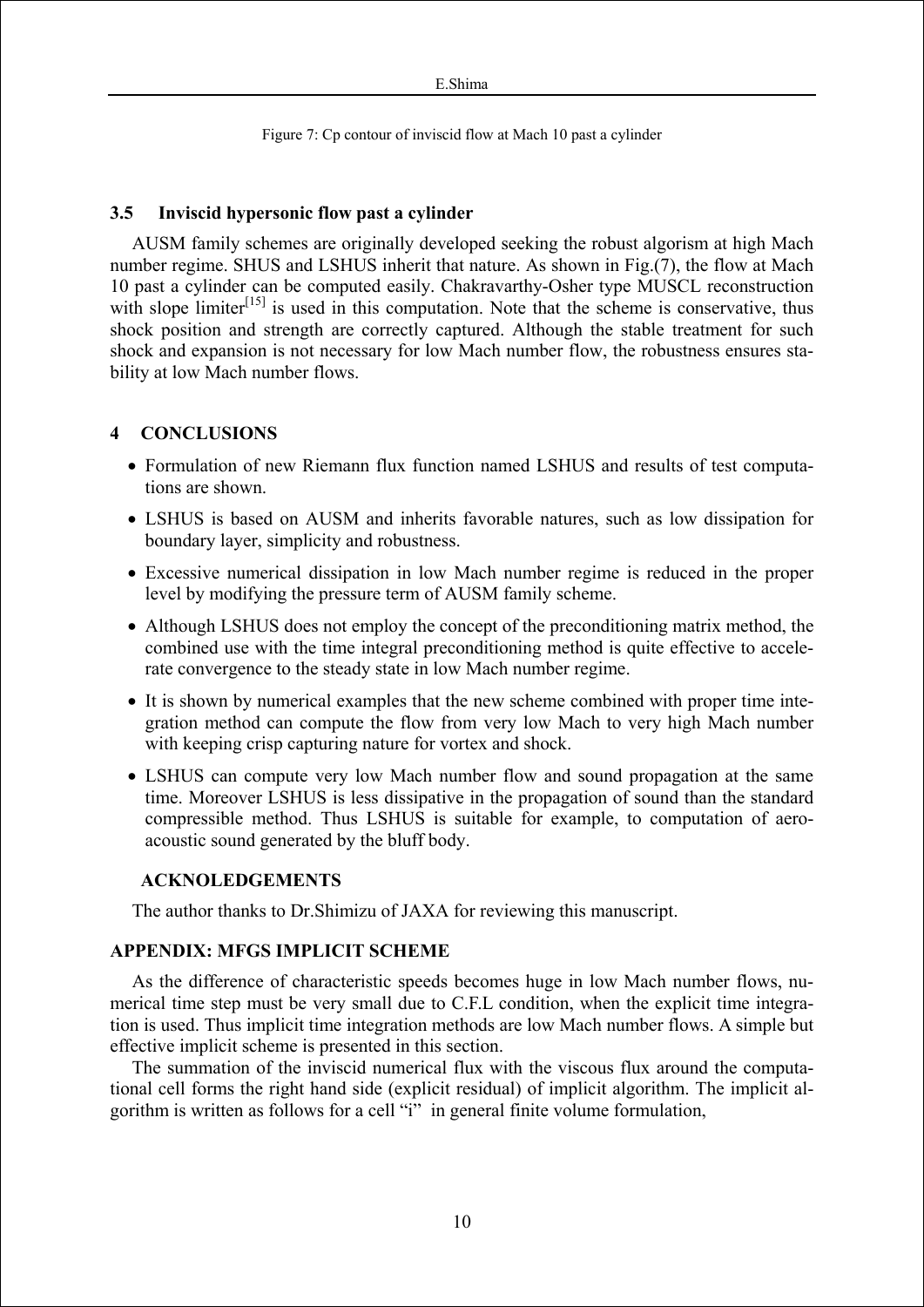$$
\begin{aligned}\n &\left(\frac{V_i}{\Delta t_i} + \sum_j s_{i,j} \widetilde{\mathbf{A}}^*_{i,j}\right) \Delta \mathbf{Q}_i - \sum_j s_{i,j} \widetilde{\mathbf{A}}^*_{j,i} \Delta \mathbf{Q}_j \\
 &= -\sum_j (\widetilde{\mathbf{E}}_{i,j} - \widetilde{\mathbf{R}}_{i,j}) s_{i,j}\n \end{aligned}\n \tag{A1}
$$

where linearized first order upwind scheme is used to separate and simplify implicit term. Note that here  $A_{i,j}$ <sup>+</sup> denotes the part of the Jacobian matrix of flux function at cell interface between cell "i" and cell "j" that have only positive eigenvalues. The matrix is defined at cell i and the positive direction is from "i" to "j".

The L.H.S. forms a large sparse matrix and the matrix is solved approximately using symmetric Gauss-Seidel relaxation algorithm in this study. We adopt approximate flux Jacobians proposed in Yoon & Jameson's  $LU-SGS^{[16]}$  scheme;

$$
\widetilde{\mathbf{A}}^{+}_{i,j} \approx \frac{\widetilde{\mathbf{A}}_{i,j} + \sigma_{i,j}I}{2},\tag{A2}
$$

where  $\sigma$  is a spectral radius of the Jacobian matrix and that is given as follows adding viscous flux contribution.

$$
\sigma_{i,j} = |V_{ni,j}| + c_i + \frac{2(\mu + \mu_T) s_{i,j}}{\rho_i V_i},
$$
\n(A3)

By introducing these approximations, the Gauss-Seidel iteration for implicit scheme is greatly simplified as follows.

$$
\Delta \mathbf{Q}^{new}_{i}
$$
\n
$$
= \{ \sum_{j} s_{i,j} \widetilde{\mathbf{A}}^{+}{}_{j,i} \Delta \mathbf{Q}_{j} - \sum_{j} (\widetilde{\mathbf{E}}_{i,j} - \widetilde{\mathbf{R}}_{i,j}) s_{i,j} \} / (\frac{V_{i}}{\Delta t_{i}} + \sum_{j} s_{i,j} \frac{\sigma_{i,j}}{2}),
$$
\n
$$
\therefore \sum_{j} s_{i,j} \widetilde{\mathbf{A}}_{i,j} = 0
$$
\n
$$
(A4)
$$

where the latest values in the iteration is used in R.H.S.

By using reverse linearization<sup>[17]</sup>, matrix operation in R.H.S. can be eliminated as follows.

$$
\widetilde{\mathbf{A}}^{+}{}_{j,i}\Delta Q_{j} \approx \frac{\hat{\mathbf{E}}_{j,i}(\mathbf{Q}_{j}^{n} + \Delta \mathbf{Q}_{j}) - \hat{\mathbf{E}}_{j,i}(\mathbf{Q}_{j}^{n}) + \sigma_{j,i}\Delta \mathbf{Q}_{j}}{2},
$$
\n(A5)\n
$$
\hat{\mathbf{E}}_{j,i} = \begin{pmatrix}\n\rho V_{n} & & \\
\rho u V_{n} + p x_{n} & \\
\rho v V_{n} + p y_{n} & \\
\rho w V_{n} + p z_{n} & \\
(e + p) V_{n}\n\end{pmatrix},
$$
\n(A6)

where  $\hat{E}$  is merely the inviscid flux defined by the governing equation and is not an upwind numerical flux.

Implicit flux summation in R.H.S. can be further simplified by shifting the defining point of cell center value and using Gauss's theorem;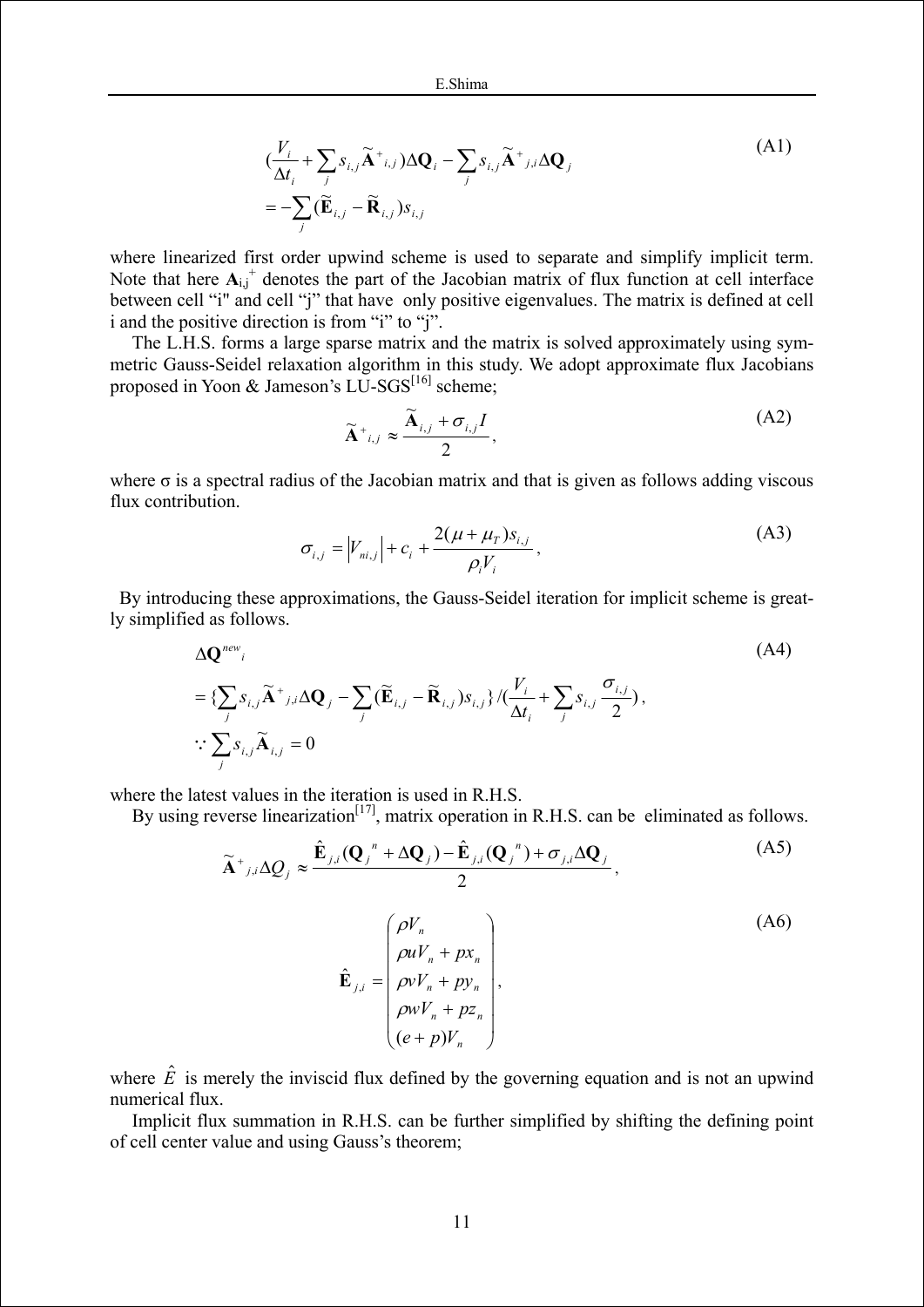$$
\sum_{j} s_{i,j} \widetilde{\mathbf{A}}^{+}{}_{j,i} \Delta \mathbf{Q}_{j}
$$
\n
$$
\approx \sum_{j} s_{i,j} \frac{\hat{\mathbf{E}}_{j,i} (\mathbf{Q}_{j}^{n} + \Delta \mathbf{Q}_{j}) - \hat{\mathbf{E}}_{j,i} (\mathbf{Q}_{j}^{n}) + \sigma_{j,i} \Delta \mathbf{Q}_{j}}{2}
$$
\n
$$
\approx \sum_{j} s_{i,j} \frac{\hat{\mathbf{E}}_{j,i} (\mathbf{Q}_{i}^{n} + \Delta \mathbf{Q}_{j}) - \hat{\mathbf{E}}_{j,i} (\mathbf{Q}_{i}^{n}) + \sigma_{i,j} \Delta \mathbf{Q}_{j}}{2},
$$
\n
$$
= \sum_{j} s_{i,j} \frac{\hat{\mathbf{E}}_{j,i} (\mathbf{Q}_{i}^{n} + \Delta \mathbf{Q}_{j}) + \sigma_{i,j} \Delta \mathbf{Q}_{j}}{2}
$$
\n
$$
\therefore \sum_{j} s_{i,j} \hat{\mathbf{E}}_{j,i} (\mathbf{Q}_{i}^{n}) = -\sum_{j} s_{i,j} \hat{\mathbf{E}}_{i,j} (\mathbf{Q}_{i}^{n}) = 0
$$
\n(47)

Final form of the iterative procedure is given by,

$$
\Delta \mathbf{Q}^{new}_{i} = \left\{ \sum_{j} s_{i,j} \frac{\hat{\mathbf{E}}_{j,i} (\mathbf{Q}_{i}^{\ n} + \Delta \mathbf{Q}_{j}) + \sigma_{i,j} \Delta \mathbf{Q}_{j}}{2} \right. \\
\left. - \sum_{j} (\widetilde{\mathbf{E}}_{i,j} - \widetilde{\mathbf{R}}_{i,j}) s_{i,j} \right\} / (\frac{V_{i}}{\Delta t_{i}} + \sum_{j} s_{i,j} \frac{\sigma_{i,j}}{2})
$$
\n(A8)

Note that this scheme has no matrix operation and then its simplicity is comparable to Gauss-Seidel iteration for Poisson equation for pressure term which is used in MAC method for incompressible flow CFD method.

The scheme uses the same approximate Jacobian matrix, hence it is similar to LU-SGS<sup>[16]</sup>. However, it is not appropriate to name it as a variant of "LU-SGS". Because, the essence of general "LU-SGS" is to simplify Gauss-Seidel iteration procedure by limiting number of sweep to only one reciprocal one. On the other hand, the present scheme is rather based on the original Gauss-Seidel sweep and can be used with arbitrary number of sweeps. Thus this scheme is named as MFGS (Matrix Free Gauss-Seidel method). Note that the Gauss-Seidel iteration in the implicit scheme for the compressible flow CFD method needs not to converge. It is why only one pair of reciprocal sweeps in LU-SGS is acceptable. The optimal number of sweeps, however, is not necessarily two. MFGS computations with several inner iteration counts are compared in Fig.A1. As shown in the figure, 10 to 20 pairs of reciprocal sweeps give best convergence rate to the CPU time. Note that the line titled "2 iterations" in the figure indicates approximate performance of LU-SGS. Thus the present method gives several times faster convergence than LU-SGS. Our separate research indicates that the same number of sweeps is appropriate for unsteady computation and combination with dual time stepping.

MFGS can be used both for structured grid method and unstructured grid method. Here the performance of MFGS for structured grid method is shown. The diagonalized ADI method is known to be simple and fast method for structured grid method. In Fig.A2, the convergence to the steady states of MFGS and the diagonalized ADI are compared. It is shown that MFGS is slightly faster than the diagonalized ADI.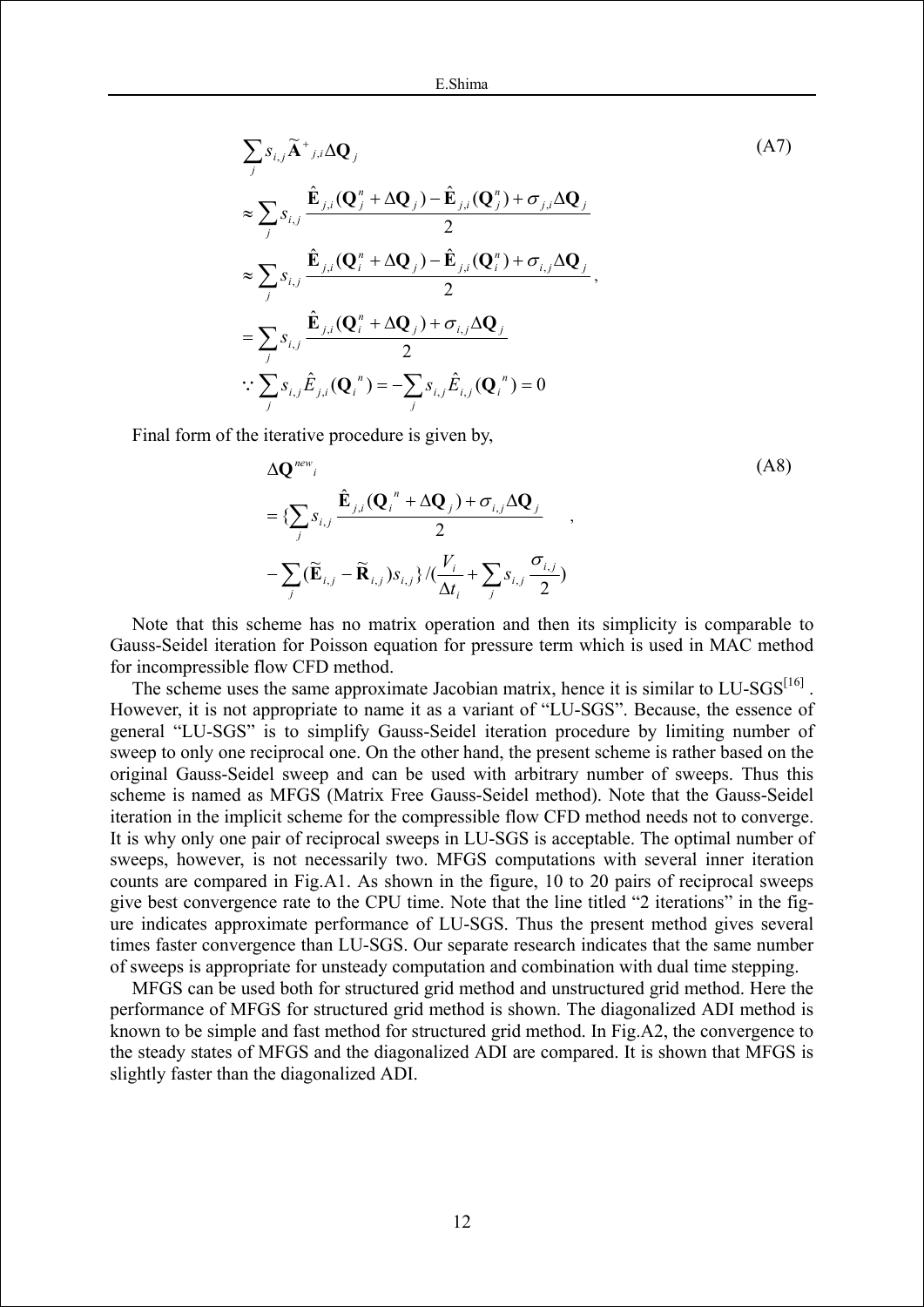

Figure A1 Convergence history of NS computation around NACA0012 Airfoils. Several Gauss-Seidel iteration counts are compared.



Figure A2 Convergence to steady states of MFGS and diagonalized ADI algorithm.

One of the benefits of this method is the capability of using quite large Courant number, because this does not have factorization error that is contained in ADI method. This feature is quite beneficial for compressible CFD method to solve very low Mach number flows.

The implicit time integration methods are less accurate for unsteady flow problems than the explicit schemes, however, the loss of accuracy is acceptable when courant number is very small. Note that Courant number outside the boundary layer in high Reynolds number flow is usually very small even in low Mach number flow, because the time step size to compute is very small due to the very small mesh size necessary to capture thin boundary layer. Thus implicit time integration is good enough even for sound in practical computations, except sound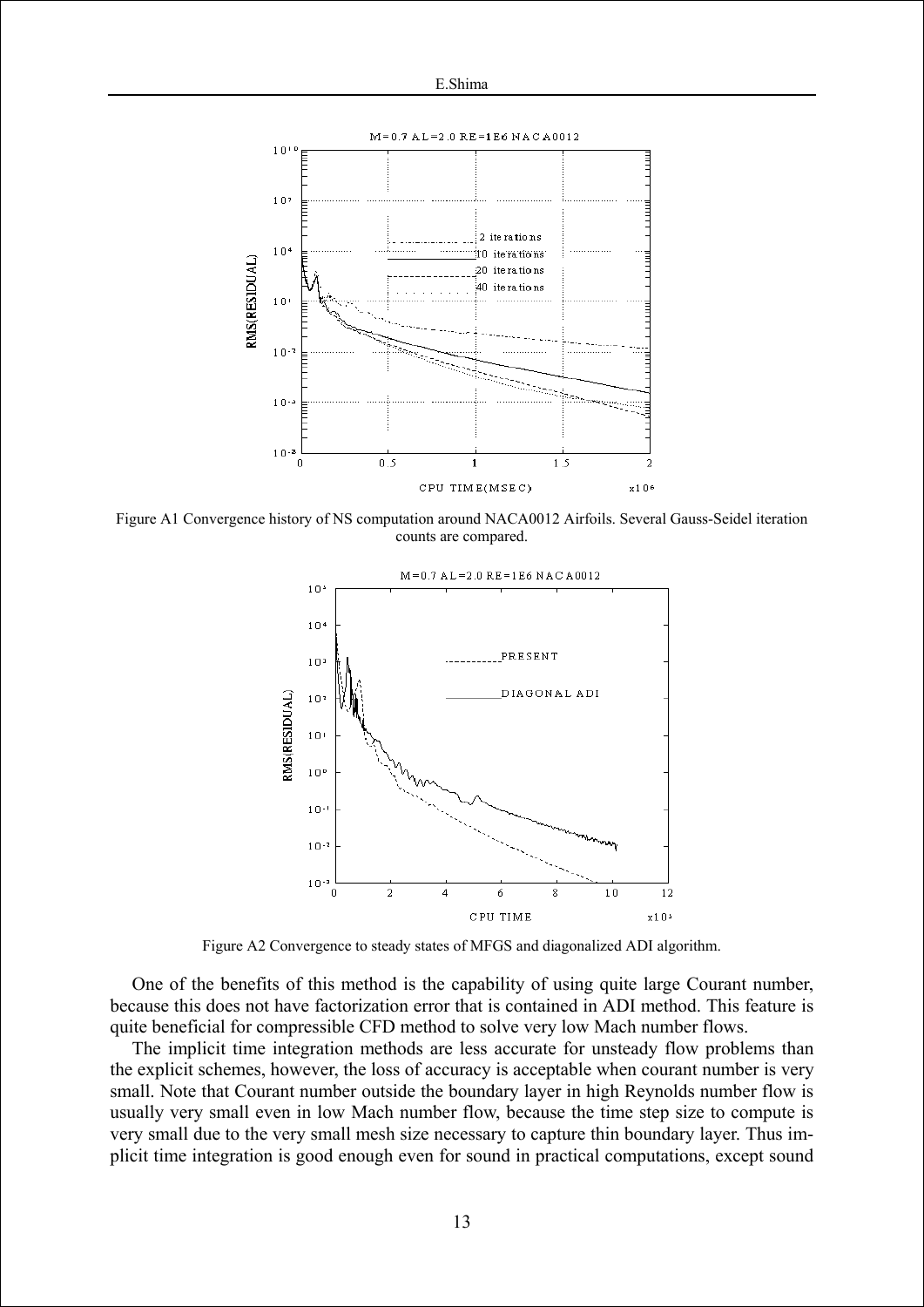propagation in boundary layers is required. Either the dual time stepping method or the second order time accurate method will improve the accuracy, although it is not demonstrated here.

### **REFERENCES**

- [1] E.Turkel, Preconditioning Technique in Computational Fluid Dynamics, *Annu. Rev. Fluid Mech, 31,* 385-416, 1999
- [2] J.M.Weiss and W.A.Smith, Preconditioning Applied to Variable and Constant Density Flows, *AIAA Journal, 33*, 2050–2057, 1995
- [3] D.Unra and D.W.Zingg, Viscous Airfoil Computations Using Local Preconditioning, *AIAA Paper 97-2027*, 1997.
- [4] P.L.Roe, Approximate Riemann Solvers, Parameter Vectors, and Difference Schemes, *Journal of Computational Physics*, **43**, .357–372, 1981
- [5] M.-S.Liou and C.J.Steffen Jr., A New Flux Splitting Scheme, *Journal of Computational Physics,* **107**, 23–39, 1993
- [6] Y.Wada and M.-S.Liou, A Flux Splitting Scheme with High-Resolution and Robustness for Discontinuities, *AIAA Paper 94-0083*, 1994.
- [7] M.-S.Liou, A Sequel to AUSM: AUSM+, *Journal of Computational Physics,* **129**, 364– 382, 1996
- [8] E.Shima and T.Jounouchi, Role of CFD in Aeronautical Engineering (No.14) AUSM Type Upwind Schemes-, *NAL-SP30, Proceedings of 13th NAL symposium on Aircraft Computational Aerodynamics*, 41-46, 1996
- [9] J.R.Edwards, Towards Unified CFD Simulation of Real Fluid Flows, *AIAA Paper 2001- 2524*, 2001.
- [10] M.-S.,Liou, A Sequel to AUSM, Part II: AUSM+-up for all speeds, *Journal of Computational Physics*, **214**, 137-170, 2006
- [11] M.-S.Liou, Mass Flux Schemes and Connection to Shock Instability, *Journal of Computational Physics*, **160**, 623-648, 2000
- [12] X.-S. Li and C.-W. Gu, An All-Speed Roe-type scheme and its asymptotic analysis of low Mach number behaviour, *Journal of Computational Physics,* **227,** 5144–5159, 2008
- [13] B.Van Leer, Flux-Vector Splitting for the Euler Equations, *Lecture Notes in Physics*, **170**, 507–512, 1982
- [14] E.Shima, A Simple Implicit Scheme for Structured/Unstructured CFD, *Proceedings of 29th Fluid Dynamic Conference,* 325-328, 1997 (in Japanese)
- [15] S.R.Chakravarthy and S.Osher, A New Class of High Accuracy TVD Schemed for Hyperbolic Conservation Laws, *AIAA Paper 85-0363*, 1985
- [16] Yoon, S. and Jameson, A., "Lower-upper symmetric-Gauss-Seidel method for the Euler and Navier-Stokes equations", AIAA J.,Vol.26, No.8, p 1025-1026, 1988